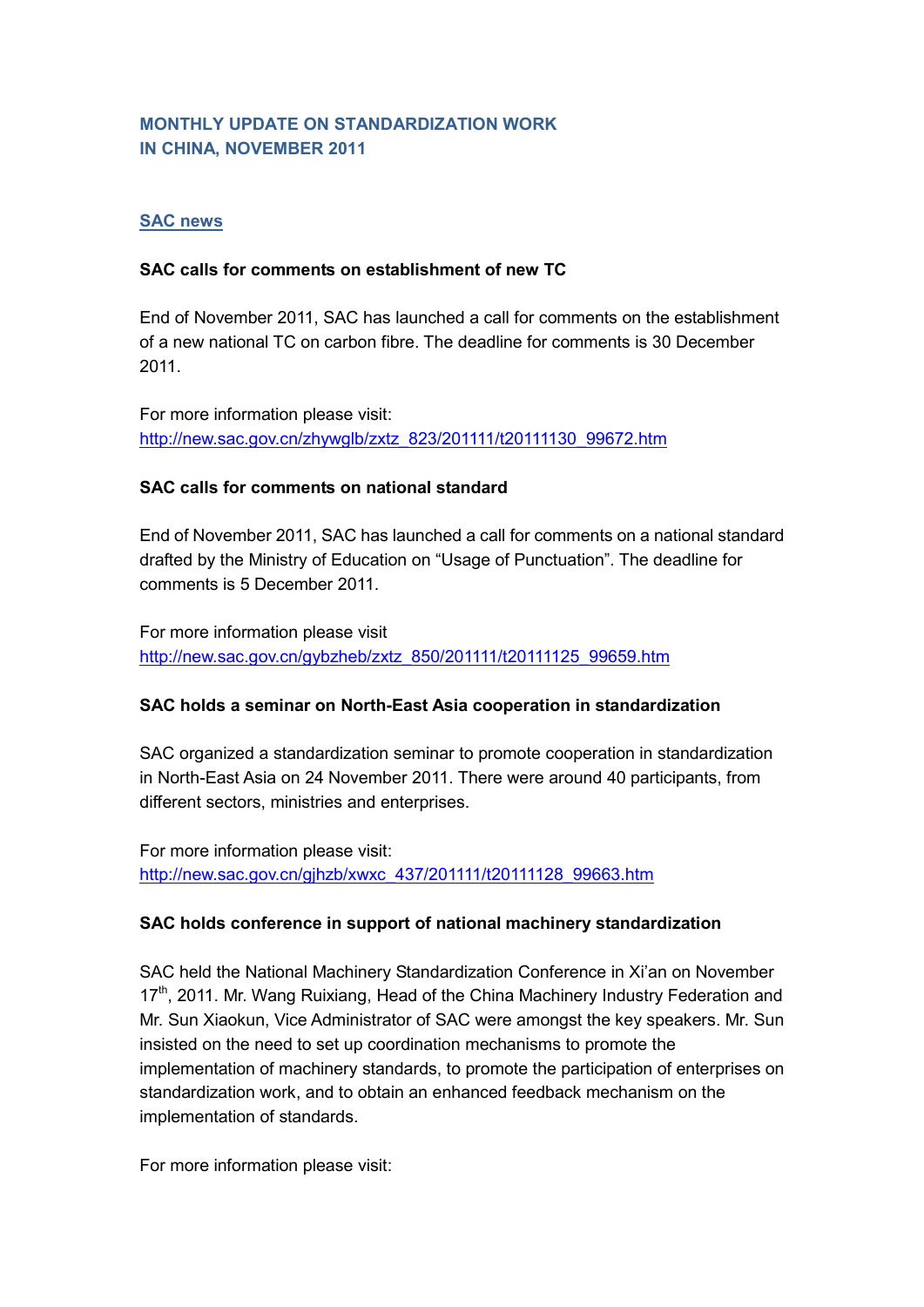### [http://new.sac.gov.cn/gybzyb/xwxc\\_449/201111/t20111130\\_99669.htm](http://new.sac.gov.cn/gybzyb/xwxc_449/201111/t20111130_99669.htm)

## **SAC publishes notice on 2011 National Pilot Projects of Standardization in Service Industry**

SAC has published a notice on the national pilot projects in standardization for the Service industry.

For more information please visit: [http://www.sac.gov.cn/fwybzb/zxtz\\_857/201111/t20111110\\_99086.htm](http://www.sac.gov.cn/fwybzb/zxtz_857/201111/t20111110_99086.htm)

# **SAC calls for comments on 3rd batch of development and revision of national standards**

SAC has launched a call for comments on the  $3<sup>rd</sup>$  batch of development and revision of national standards. This call includes a list of 802 standards to be developed and 159 standards to be revised. The deadline for comments is 15 December 2011.

For more information please visit: [http://new.sac.gov.cn/zhywglb/zxtz\\_823/201111/t20111116\\_99119.htm](http://new.sac.gov.cn/zhywglb/zxtz_823/201111/t20111116_99119.htm)

### **CCSA news**

### **CCSA publishes notice of three new standards**

CCSA has published the notice of three new standards. Those standards are the following:

- Standard "cable connector box - Part 1: outdoor cable connector box"

- Standard "based on international multi-lingual domain name system of Chinese character domain name registration table the technical requirements" - Standard "Communications cable - wireless communication with 50Ω foam polyethylene insulated RF coaxial cable outer conductor copper wrinkles"

For more information please visit: [http://www.ccsa.org.cn/tc/all\\_letter\\_list.php](http://www.ccsa.org.cn/tc/all_letter_list.php)

#### **CESI news**

### **CESI holds seminar on new information technology standards**

On November 25<sup>th</sup>, 2011, CESI held in Guangzhou its first seminar on "the first generation of standards for information technology". The event notably aimed at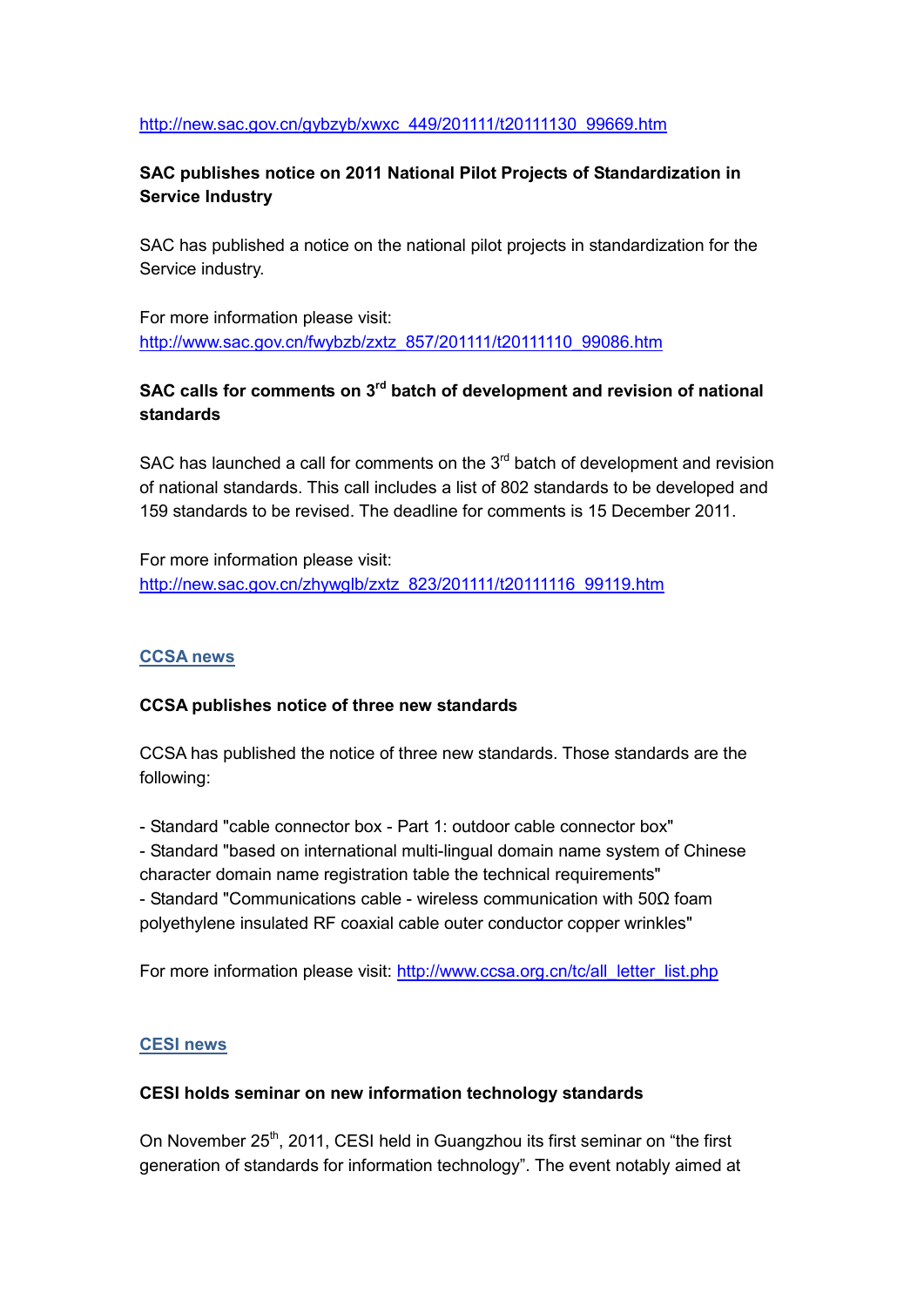introducing a new generation of industry, national and international standards focused on information technology. Areas of particular interest were flat panel display, semiconductor lighting, solar photovoltaic, automotive electronics and 3D TV.

For more information please visit: [http://www.cesi.ac.cn/cesi/tongzhigonggao//2011/1122/9315.html](http://www.cesi.ac.cn/cesi/tongzhigonggao/2011/1122/9315.html)

#### **Uncertainty ahead for Chinese Mobile Pay Standards**

The two main standards on mobile pay in China currently come from China Mobile, the country's largest telecom operator; and from UnionPay, the country's only domestic credit card service provider.

UnionPay's standard is based on an international 13.56MHz RFID technology and is based on a SIM-card. The second standard, from China Mobile, operates on China's proprietary 2.45 GHz RFID standard platform.

UnionPay's 13.56 MHz standard is gaining recognition and visibility as Taiwanese handset maker HTC recently signed an agreement with UnionPay to develop phones that support the technology. Nevertheless, no final decision has yet been issued on China's national mobile payment standard.

CESI's Chief Technology Officer Wang Lijian has emphasised the importance of a national and unique standard for mobile pay. Authorities are conscious of the need to integrate mobile payment into the industrial and service supply chain to ensure maximum benefit for customers and industry growth.

While this understanding is real, CESI is reportedly currently working on 5 specific mobile payment technical standards plans for system specifications and data transfer, security, and testing.

#### **MEP news**

### **MEP releases technical specifications for development of environmental protection applications**

End of November, the Ministry of Environment Protection has released a standard on "Application software development and management environment specification".

The standard targets environmental managers and developers and applies to applications for environmental protection, development and management needs, outline design, detailed design, software implementation, software testing, software test run and inspection, service and maintenance, user training and assessment, and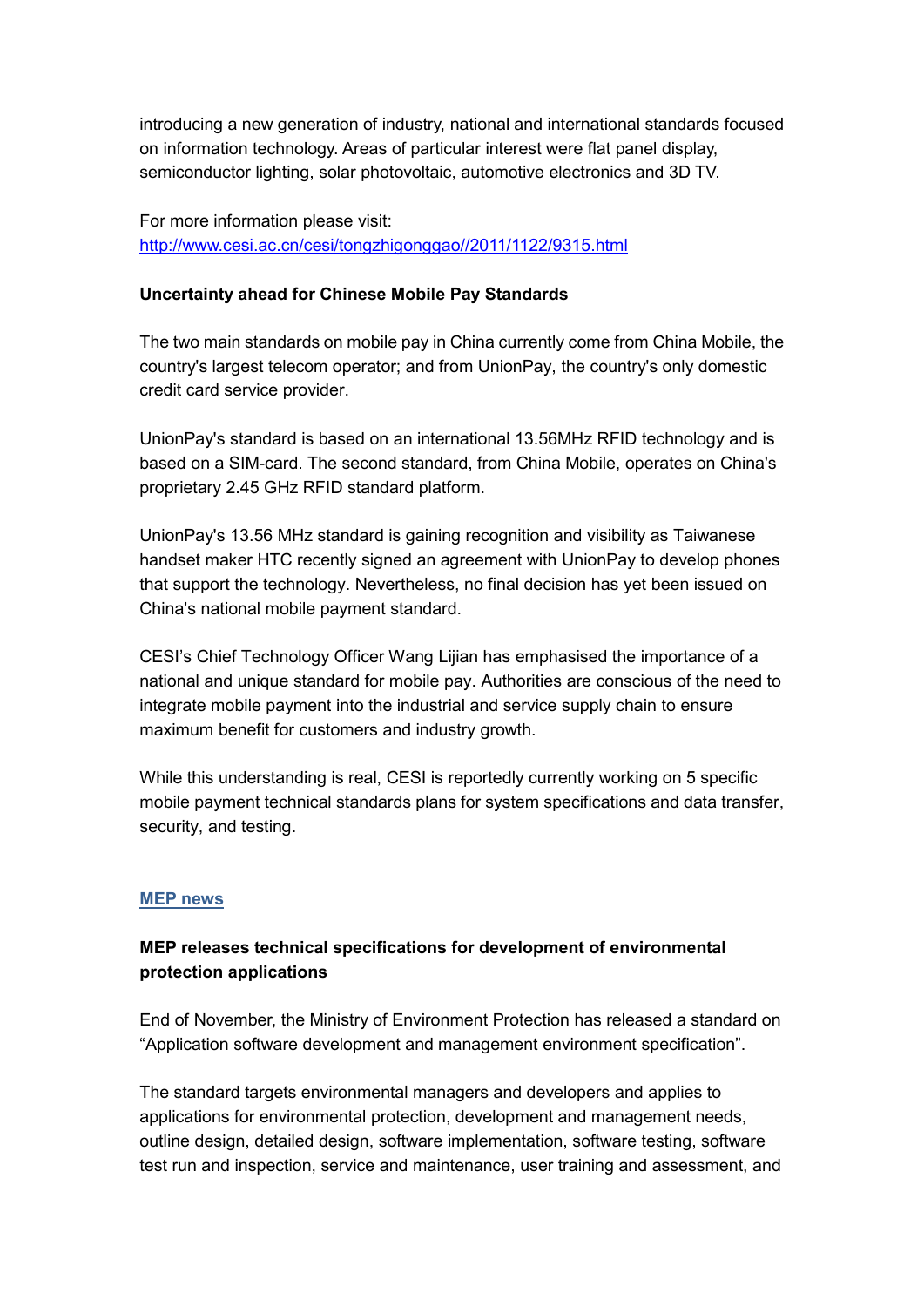other basic software development and management activities.

For more information please visit: [http://kjs.mep.gov.cn/hjbhbz/bzwb/other/xxbz/201109/t20110908\\_217115.htm](http://kjs.mep.gov.cn/hjbhbz/bzwb/other/xxbz/201109/t20110908_217115.htm)

### **MoT news**

## **Ministry of Transports issue the English Version of the Highway Construction Technical Standards JTG F10-2006**

MOT has announced that in order to promote foreign exchange, it has published the highway construction industry standard "roadbed construction specifications" (JTG F10-2006) in English.

For more information please visit: [http://www.moc.gov.cn/zhuzhan/zhengwugonggao/jiaotongbu/gongluguanli/201110/t2](http://www.moc.gov.cn/zhuzhan/zhengwugonggao/jiaotongbu/gongluguanli/201110/t20111011_1069668.html) [0111011\\_1069668.html](http://www.moc.gov.cn/zhuzhan/zhengwugonggao/jiaotongbu/gongluguanli/201110/t20111011_1069668.html)

## **MOT Issues Standards on Supply Services of Bonded Oil Ports for International Ships**

The Ministry of Transportation (MOT) has recently released Standards for Supply Services of Bonded Oil Ports for International Ships, including service management rules, service rules for supply units, service standards for staff of bonded oil ports and more.

For more information please visit: [http://www.moc.gov.cn/zhuzhan/zhengwugonggao/jiaotongbu/gangkouhangdao/2011](http://www.moc.gov.cn/zhuzhan/zhengwugonggao/jiaotongbu/gangkouhangdao/201111/t20111115_1114672.html) [11/t20111115\\_1114672.html](http://www.moc.gov.cn/zhuzhan/zhengwugonggao/jiaotongbu/gangkouhangdao/201111/t20111115_1114672.html)

#### **MIIT news**

#### **MIIT calls for comments on 229 sector industry standards**

MIIT has published a call for comments on its working plan for 229 sector industry standards, including steel, construction materials, machinery, light industry and ICT.

Within this list, there are 128 standards working plan on raw materials, 66 standards working plan on consumer goods, 35 standards working plan on energy-saving related steel, machinery and ICT.

The deadline for comments is 14 December 2011. For more information please visit: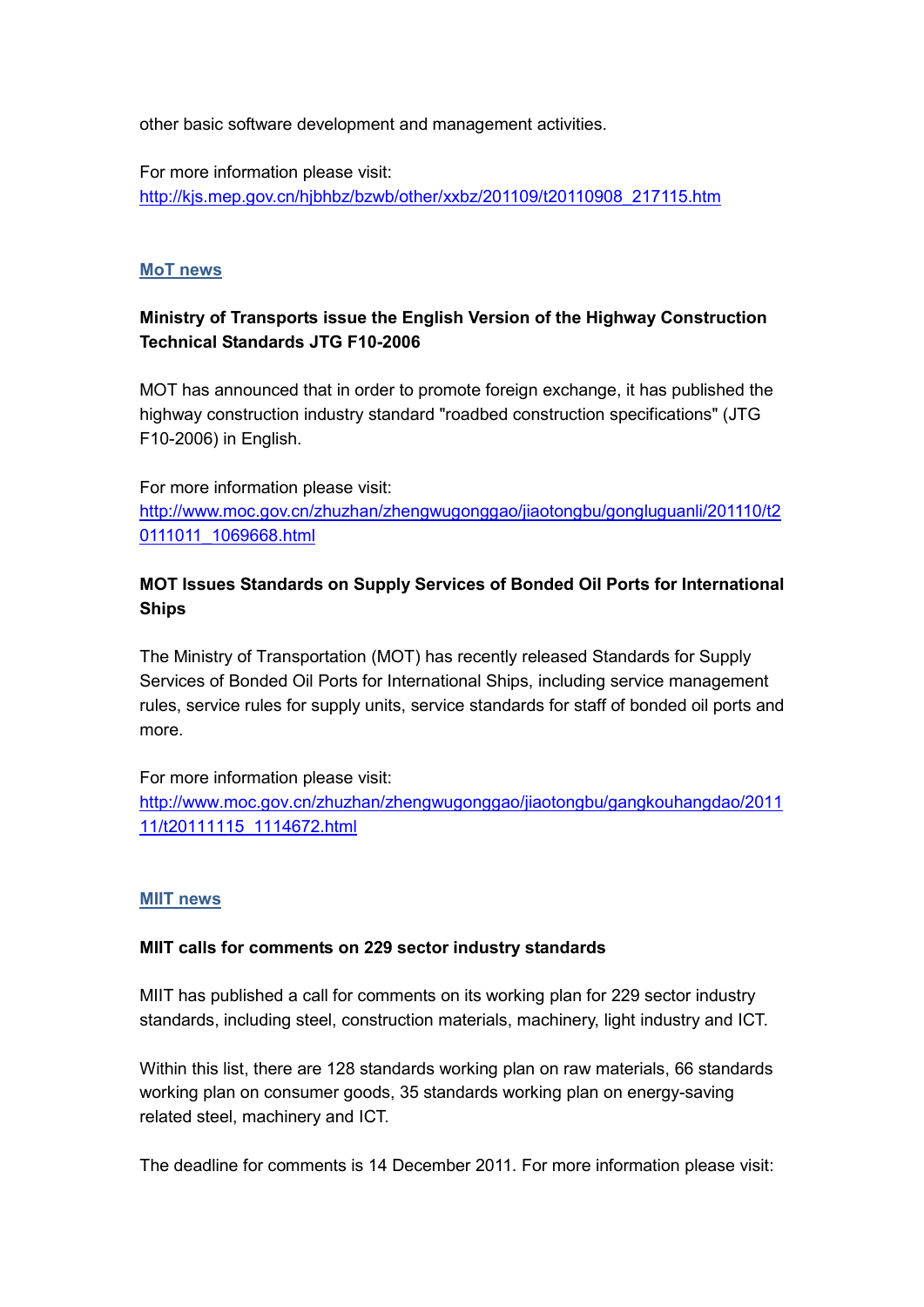## **MIIT issues implementation rules on management of consumer goods sector standards**

MIIT has issued implementation rules on the management of consumer goods sector standards. Those implementation rules are applicable to light industry, textiles, packaging and related industry standards, excluding food and food safety.

For more information please visit <http://www.miit.gov.cn/n11293472/n11293832/n11293907/n11368223/14335145.html>

#### **MIIT issues the 12th Five Year Plan of Industrial Product Quality**

The 12<sup>th</sup> Five Year Plan of Industrial Product Quality was published mid-November 2011 in order to address the following problems affecting industry products in China: an unbalanced development level, standard structure deemed "irrational", a poor industrial base, a lack of responsibility for quality from enterprises, an inadequate quality and safety assurance system and a weak regulatory mechanism.

The plan aims to improve the quality of products in traditional sectors; to further improve the development of strategic new industries in the domestic market; to implement quality management systems in all new industrial pilots through the whole country; to strengthen law compliance of industrial products related to people's life and safety; and to improve China's own brands of industrial products.

The strategic sectors considered by the plan are raw materials, equipment industry, consumer products and ICT.

The Plan sets to:

- Improve the development of quality products , including through the deeper implementation of sector and industry standards, a stricter management of market access and a push towards local government for them to take responsibility on quality control

- Accelerate the improvement in quality of industrial products, including through relying on technological progress to drive product development and quality improvement, through promotion of domestic brands and the support to SMEs

- Strengthen quality systems, including by creating a culture of integrity

- Strengthen the responsibility of enterprise, notably through the development of self-declaration systems

- Improve visibility management, notably through improved information exchange with international experts.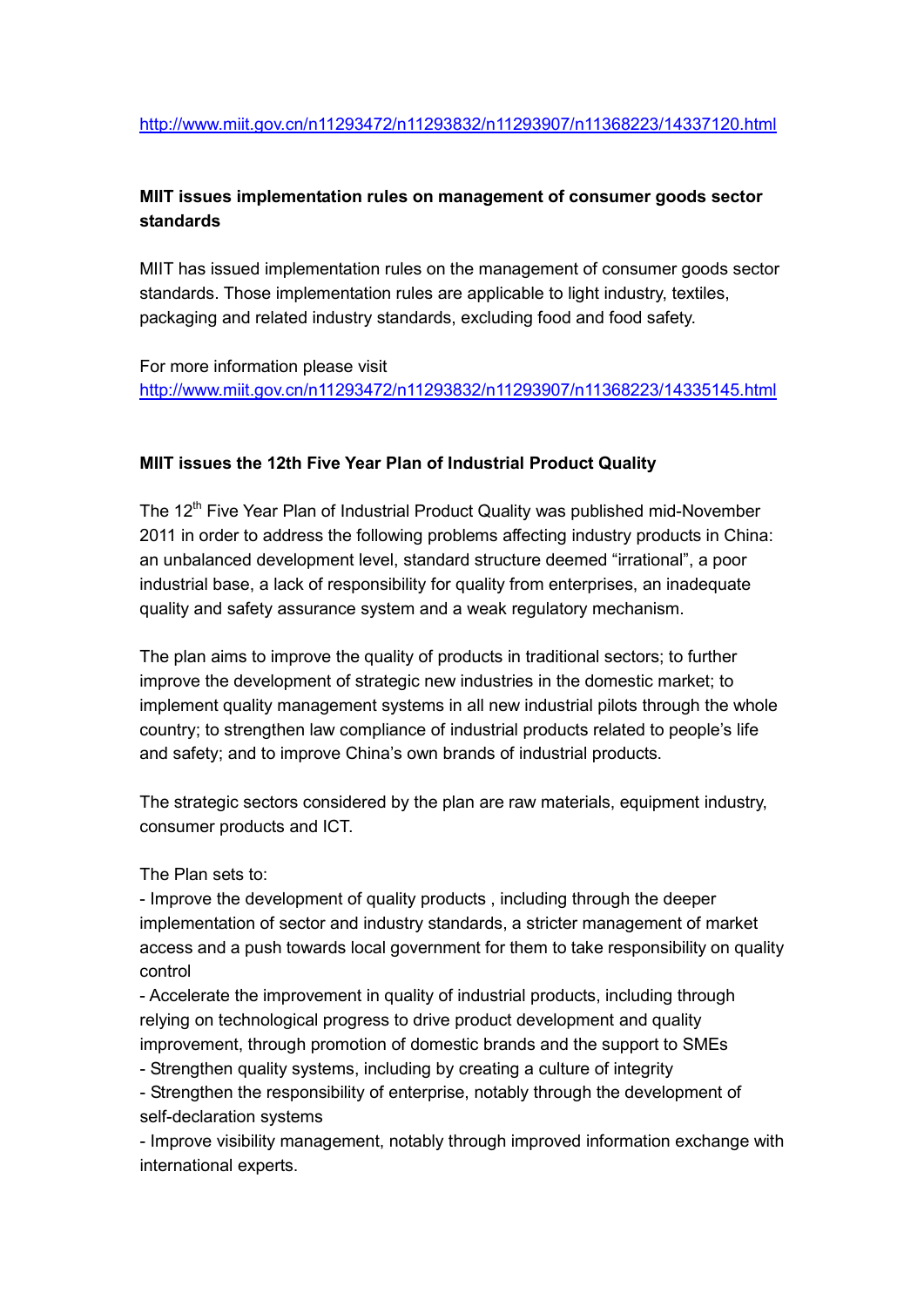For more information please visit: <http://www.miit.gov.cn/n11293472/n11293832/n11293907/n11368223/14319094.html>

### **MIIT issue the 12th Five Year Plan for Industrial Technological Innovation**

Mid November 2011, MIIT has published its  $12<sup>th</sup>$  Five Years Plan for Industrial Technological Innovation. Until 2015, the main development goals set by MIIT are:

- To enhance the technological innovation of enterprises,
- To significantly improve the technology levels in key sectors,
- To perfect innovation.

The main objectives are as follow:

- Improve innovation capacity building
- Establish technology innovation service system
- Develop key technology and common technology
- Transfer achievement on research to implementation
- Develop strategic new industries.

The key sector considered in the plan are raw materials, including steel, non-ferrous metals, petrochemical and chemical , construction materials and new materials; equipment manufacturing, including mechanical, aerospace, rail transport, shipping and energy conservation and new energy vehicles; consumer products, including light industry, textiles and pharmaceutical , medical device ; the ICT sector, including electronics and information industry, software and communication technology.

For more information please visit: <http://www.miit.gov.cn/n11293472/n11293832/n11293907/n11368223/14319098.html>

#### **MIIT calls for comments on 56 sector industry standards**

MIIT has issued a call for comments on 56 sector industry standards related metallurgy, non ferrous metals, chemicals, machinery, gold, ships and civil explosive.

The deadline for comments is 14 December 2011. For more information please visit: <http://www.miit.gov.cn/n11293472/n11293832/n12845605/n13916913/14336766.html>

### **MIIT calls for comments on 35 Telecommunication standards**

MIIT has issued a call for comments on 35 telecommunication standards.

The deadline for comments is 2 December 2011 . For more information please visit: <http://www.miit.gov.cn/n11293472/n11293832/n12845605/n13916913/14326226.html>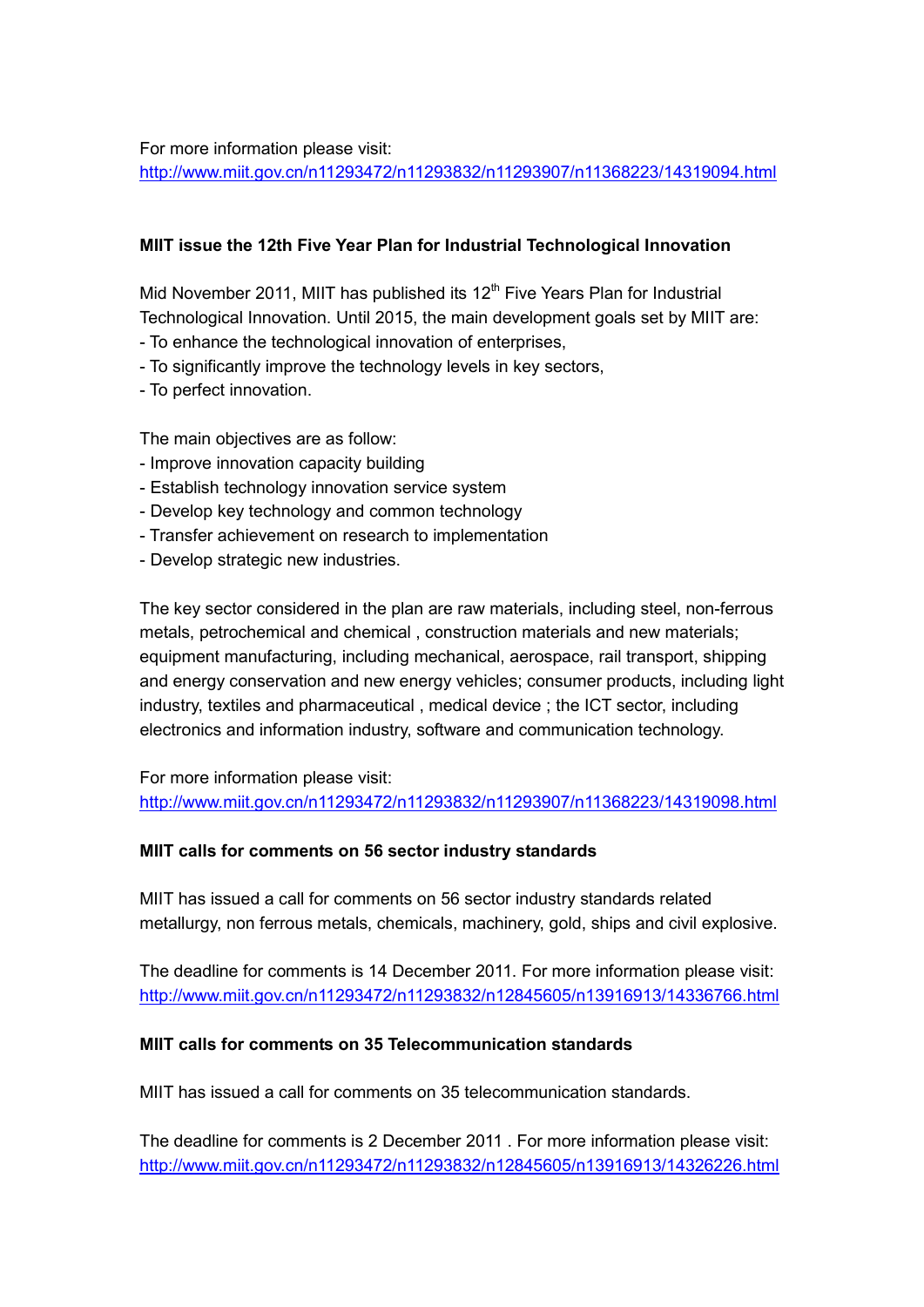### **MIIT calls for comments on 152 Standardized Industrial Projects**

MIIT has launched a call for comments on 152 industry standards projects.

The deadline for comments is 25 November 2011. For more information please visit: <http://www.miit.gov.cn/n11293472/n11293832/n11293907/n11368223/14308618.html>

## **MIIT calls for comments on Evaluation Method of Work Safety Standardization for Electronic Information Enterprises and other two standards**

For more information please visit: [http://gzly.miit.gov.cn:8080/opinion/noticedetail.do?method=notice\\_detail\\_show&notic](http://gzly.miit.gov.cn:8080/opinion/noticedetail.do?method=notice_detail_show¬iceid=64) [eid=64](http://gzly.miit.gov.cn:8080/opinion/noticedetail.do?method=notice_detail_show¬iceid=64)

# **MIIT calls for comments on Basic Characteristics and Technical Demand of Future Packet Network and other 101 standards**

For more information please visit: [http://gzly.miit.gov.cn:8080/opinion/noticedetail.do?method=notice\\_detail\\_show&notic](http://gzly.miit.gov.cn:8080/opinion/noticedetail.do?method=notice_detail_show¬iceid=65) [eid=65](http://gzly.miit.gov.cn:8080/opinion/noticedetail.do?method=notice_detail_show¬iceid=65)

## **MIIT publishes draft plan for the development of 199 ICT industry Standards**

The plan can be found here:

[http://kjs.miit.gov.cn/n11293472/n11295040/n11298073/n14324433.files/n14324431.](http://kjs.miit.gov.cn/n11293472/n11295040/n11298073/n14324433.files/n14324431.doc) [doc](http://kjs.miit.gov.cn/n11293472/n11295040/n11298073/n14324433.files/n14324431.doc)

For more information please visit:

[http://gzly.miit.gov.cn:8080/opinion/noticedetail.do?method=notice\\_detail\\_show&notic](http://gzly.miit.gov.cn:8080/opinion/noticedetail.do?method=notice_detail_show¬iceid=62) [eid=62](http://gzly.miit.gov.cn:8080/opinion/noticedetail.do?method=notice_detail_show¬iceid=62)

## **MIIT calls for comment on Plan for the Draft of Multi-functional Audio Coding and other 4 ICT projects**

The five projects are the following:

- Multi-functional Audio Coding
- Technical requirements for FM band radio monitoring
- Radio monitoring network transport protocol

- GB / T 15972.44-2008 – Optical fibers test methods - Part 44: transmission characteristics and optical characteristics measurement methods and test procedures for cut-off wavelength (modified IEC 60793-1-44:2011)

- GB / T 15972.47-2008 – Optical fibers test methods - Part 47: transmission characteristics and optical characteristics measurement methods and test procedures for macro bending loss (modified IEC 60793-1-47:2009)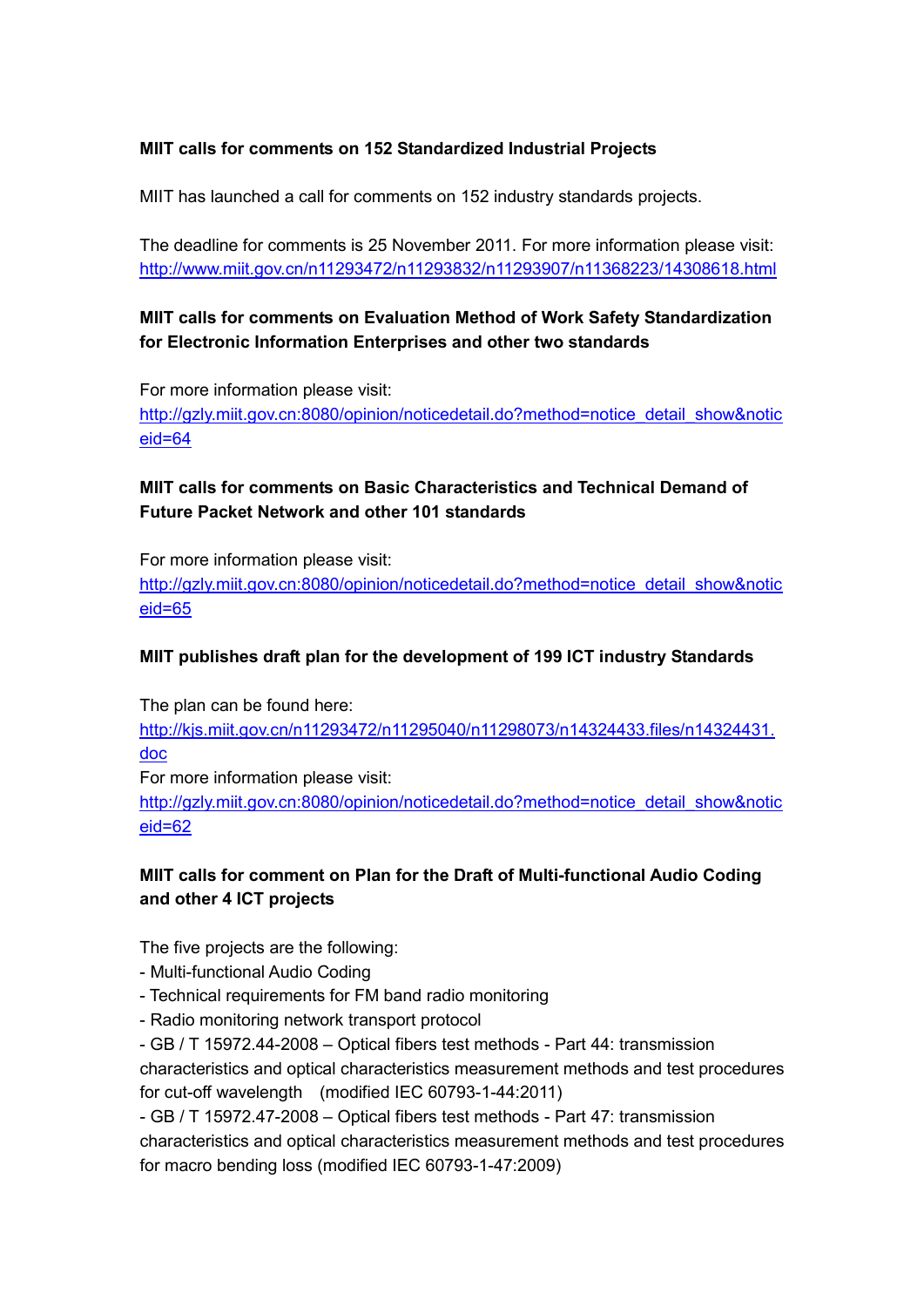For more information please visit:

[http://gzly.miit.gov.cn:8080/opinion/noticedetail.do?method=notice\\_detail\\_show&notic](http://gzly.miit.gov.cn:8080/opinion/noticedetail.do?method=notice_detail_show¬iceid=62) [eid=62](http://gzly.miit.gov.cn:8080/opinion/noticedetail.do?method=notice_detail_show¬iceid=62)

### **MIIT takes lead in the formulation of China's software assets management standards system**

MIIT is organizing the preparatory work for the formulation of China's software assets management standards system, aiming to promulgate and implement a set of standards and procedures in 2012.

Software assets management system is a set of systems and approaches for enterprises to use appropriate management modes to include software in their assets overall management with applicable technological supports. Executive vice president of China Software Alliance Zou Bian said that the standardization of software assets management has reached a mature stage in developed countries, but is still brand new in China. According to him, software assets management system is essential to China's IT infrastructure development and serves an important role in information security protection.

### **MIIT Prints and Distributes Implementing Rules for Formulating and Administrating Industry Standards in the Consumer Goods Industry**

MIIT has recently printed and distributed the Implementing Rules for Formulating and Administrating Industry Standards in the Consumer Goods Industry (Rules) , which became effective that same day. The Rules comprise nine chapters of 37 articles, which cover setting up standards, drafting, examination, submission, approval release and publication, reviews, revisions, modification and other aspects.

Moreover, the Rules propose that any government agencies, industrial associations, enterprises and public institutes as well as individuals (hereinafter referred to as applicant units) may propose to establish consumer industry standards.

For more information please visit: [http://www.gov.cn/zwgk/2011-11/28/content\\_2005030.htm](http://www.gov.cn/zwgk/2011-11/28/content_2005030.htm)

#### **SFDA news**

## **SFDA releases notice on 6 types of class 2 medical products exempt from compulsory licensing**

SFDA has released a notice on class 2 medical products that are exempt from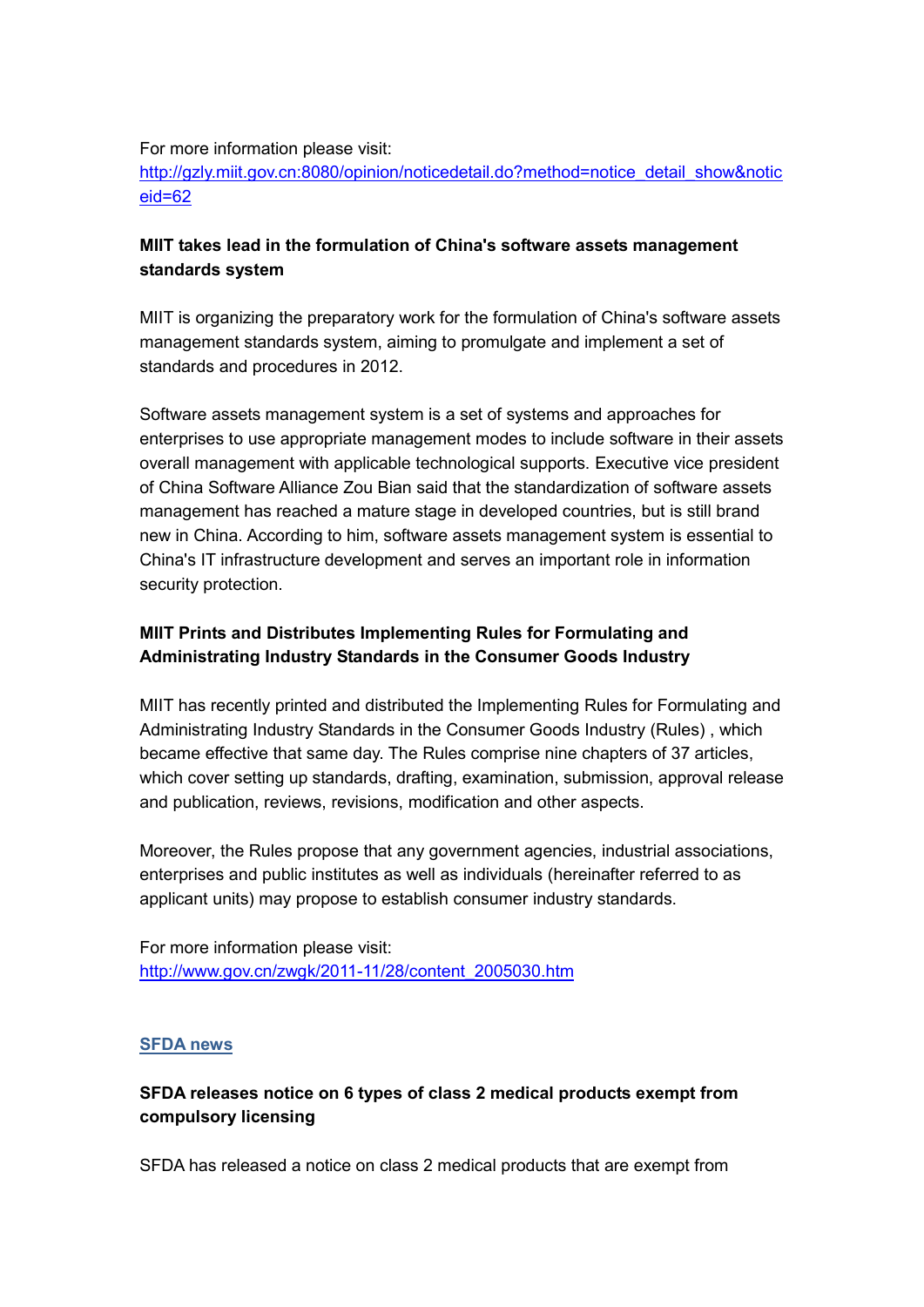compulsory business licensing. Those products are:

- Electronic blood pressure and pulse instruments;
- Plum blossom needles;
- Needles;
- Acupuncture needles;
- Ovulation test strips;
- Portable oxygen generators.

For more information please visit<http://www.sda.gov.cn/WS01/CL0845/66722.html>

#### **New list of medical devices exempt from medical trials**

End of November 2011, SFDA has published a notice on exemption of clinical trial for class 2 medical devices. Listed products can be exempted from submission of clinical trial data upon registration with SFDA. Exemption can only be granted for a product upon application for such exemption by the manufacturer, including a statement of comparison of the product with the similar ones already on market.

The detailed list of medical devices which can be exempted from clinical trial include medical suture needle (without cord ) , sterile surgical blades, sterile plastic handle scalpel, electric bone surgery equipment, all-glass syringes, glass thermometers, ECG machines, biological microscopes, mechanical scanning probes, high-frequency surgical electrodes, acupuncture needles, some medical diagnostic X -ray equipment, CO2 incubators, electric / hydraulic operating tables (including the production of electric beds), electric dental chair, electric beds, manual wheelchairs, disinfection equipment, refrigerated containers of blood, medical protective clothing, natural latex rubber condoms, and much more.

For the complete list of products which can be exempted and for more information, please visit<http://www.sda.gov.cn/WS01/CL0845/67233.html>

#### **MOFCOM news**

### **MOFCOM calls for comments on Administrative Measures for Standardization of Trade Distribution**

In order to strengthen the national standardization of commercial circulation of goods and to improve the general quality of commercial services and the level of security, MOFCOM intends to develop "standardized trade and business management practices". On 9 November 2011, MOFCOM released a draft administrative measure for comment. The measure sets up the framework for such standards to be developed and implemented in the future.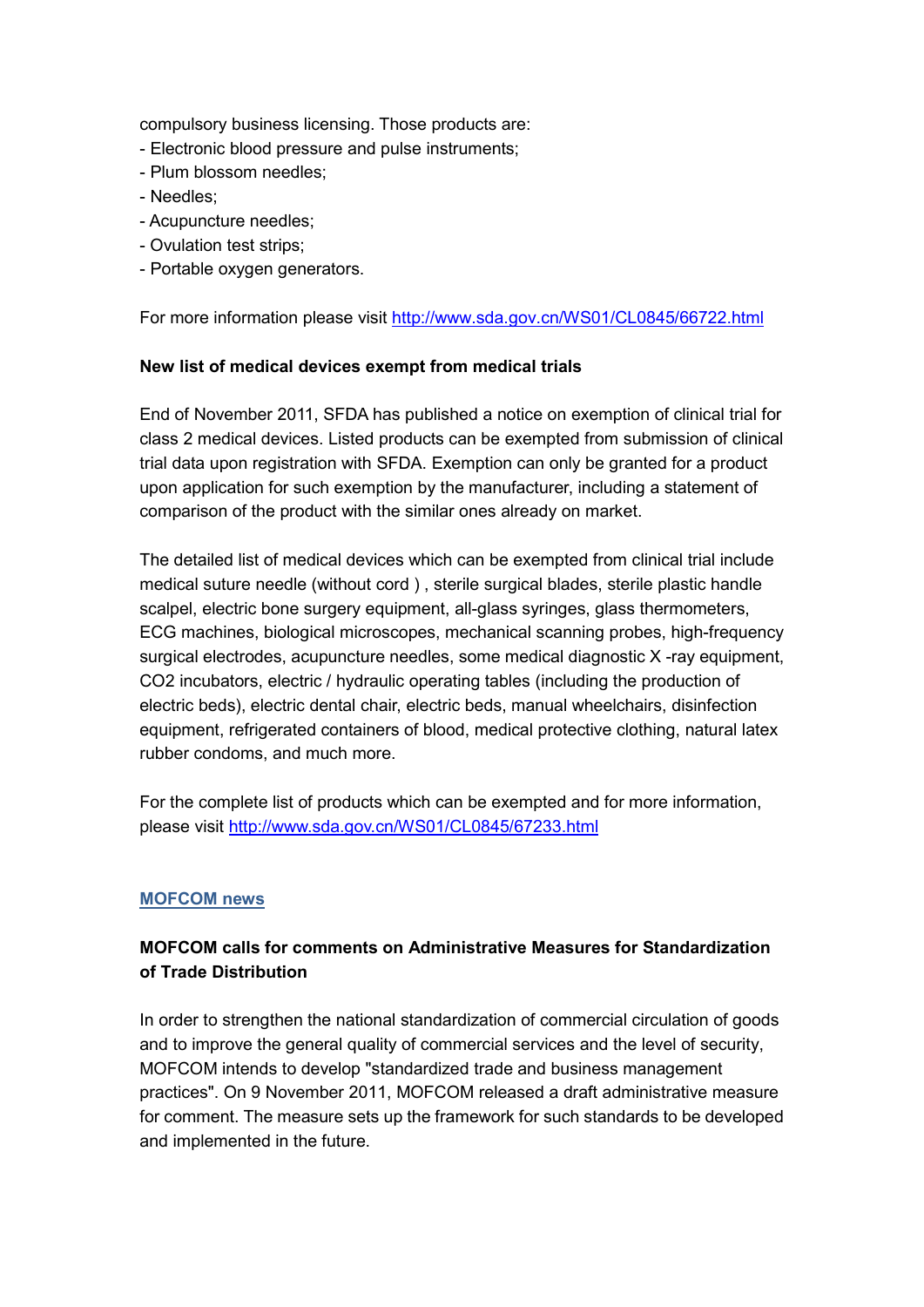The deadline for comments is December  $9<sup>th</sup>$ , 2011 and the draft can be found at <http://tfs.mofcom.gov.cn/aarticle/as/201111/20111107821066.html>

#### **MoH news**

## **MOH Releases National Food Safety Standards for Frozen Rice and Flour Products**

The Ministry of Health (MOH) has released the national standard GB19295-2011 "National Food Safety Standards for Frozen Rice and Flour Products". The standard will become effective on 21 December 2011.

For more information please visit: [http://www.moh.gov.cn/publicfiles/business/htmlfiles/mohwsjdj/s3594/201111/53442.](http://www.moh.gov.cn/publicfiles/business/htmlfiles/mohwsjdj/s3594/201111/53442.htm) [htm](http://www.moh.gov.cn/publicfiles/business/htmlfiles/mohwsjdj/s3594/201111/53442.htm)

### **Standard on pre-packaged food nutrition labels GB28050-2011 issued.**

On 2 November 2011, the Ministry of Health has issued the promulgation notice of standard BG28050-2011 on pre-packaged food nutrition labels.

For more information please visit: [http://www.moh.gov.cn/publicfiles/business/htmlfiles/mohwsjdj/s7891/201111/53258.](http://www.moh.gov.cn/publicfiles/business/htmlfiles/mohwsjdj/s7891/201111/53258.htm) [htm](http://www.moh.gov.cn/publicfiles/business/htmlfiles/mohwsjdj/s7891/201111/53258.htm)

#### **OSCCA news**

## **Establishment of National Cryptography Industry Standards Technical Committee**

On 19 October 2011, the newly established OSCCA Technical Committee on National Cryptography Industry Standards held its first formal meeting in Beijing. The Committee will cover various aspects of cryptography standardization including technology, products, systems, and management methods.

The Committee will be chaired by Mr. He Liangsheng, Vice Director of the State Encryption Management Bureau SEMB, while the Vice Chair position will be held by Mr. Fang Xiang, Vice Director of SAC.

This new TC formalizes China's intention to develop national cryptography standards. Chinese authorities have been developing domestic encryption algorithms and related technologies which will now be transferable into national standards.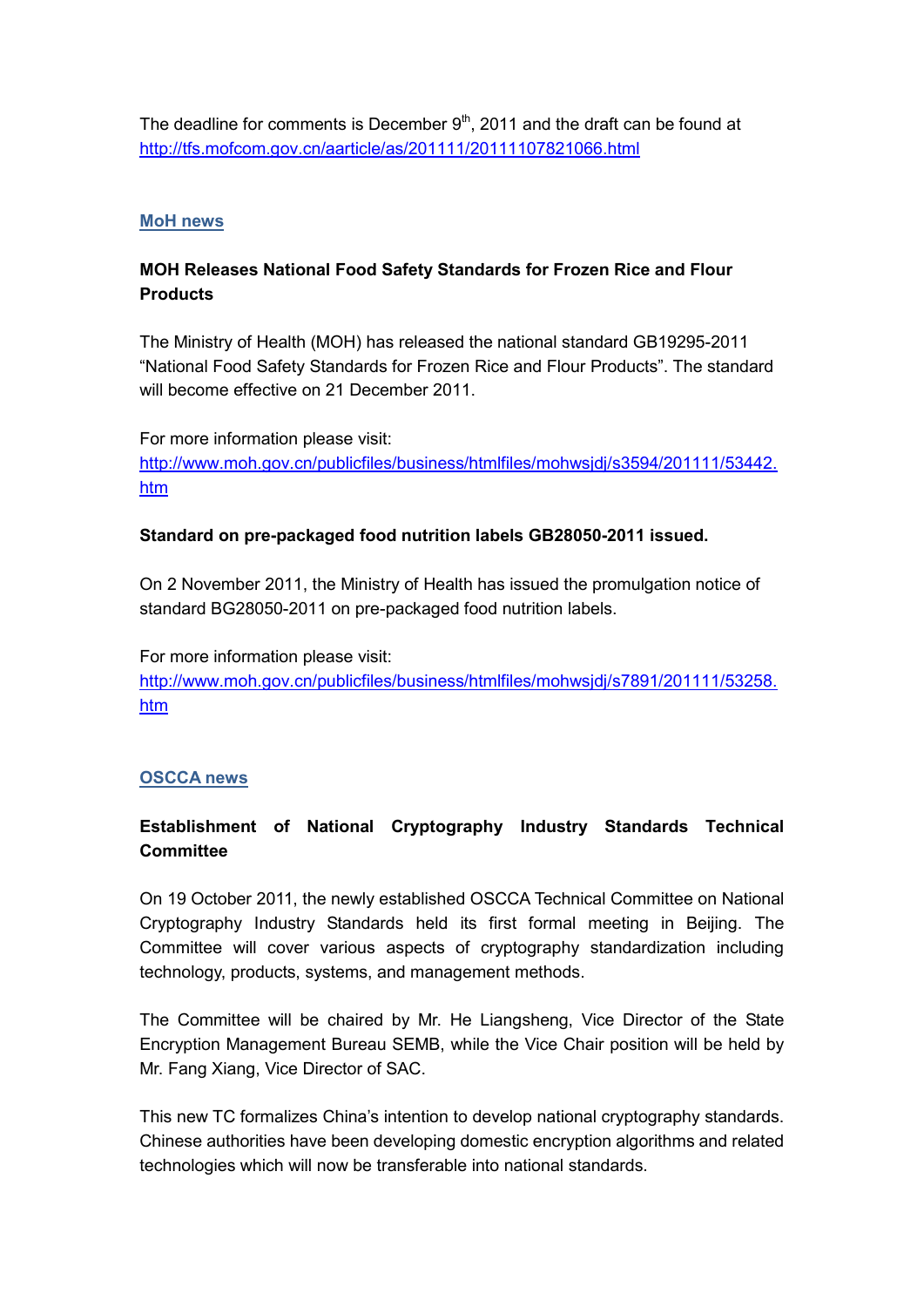For more information please visit: [http://www.oscca.gov.cn/News/201111/News\\_1218.htm](http://www.oscca.gov.cn/News/201111/News_1218.htm)

#### **Other news**

### **MHRSS Prints and Distributes Four National Vocational Skill Standards**

End of November, the General Office of Ministry of Human Resource and Social Securities (MHRSS) has released a circular on Printing and Distributing Four National Vocational Skill Standards such as Geriatric Nursing.

For more information please visit: [http://www.mohrss.gov.cn/page.do?pa=402880202405002801240882b84702d7&gui](http://www.mohrss.gov.cn/page.do?pa=402880202405002801240882b84702d7&guid=6c549a987e6a41cca429d8b6df529e90&og=4028802023db8cc00123dfaeb60b0354) [d=6c549a987e6a41cca429d8b6df529e90&og=4028802023db8cc00123dfaeb60b035](http://www.mohrss.gov.cn/page.do?pa=402880202405002801240882b84702d7&guid=6c549a987e6a41cca429d8b6df529e90&og=4028802023db8cc00123dfaeb60b0354) [4](http://www.mohrss.gov.cn/page.do?pa=402880202405002801240882b84702d7&guid=6c549a987e6a41cca429d8b6df529e90&og=4028802023db8cc00123dfaeb60b0354)

## **MLR prints and distributes Mineral Resource Conservation and Comprehensive Utilization Plan during the 'Twelfth Five-Year Plan' Period, including standards**

The Ministry of Land and Resources (MLR) officially printed and distributed the Mineral Resource Conservation and Comprehensive Utilization Plan During the "Twelfth Five-Year Plan". This document includes prospects for the development of effective and practical standards and systems for resource conservation.

For more information please visit: [http://news.mlr.gov.cn/xwdt/jrxw/201111/t20111128\\_1036353.htm](http://news.mlr.gov.cn/xwdt/jrxw/201111/t20111128_1036353.htm)

### **PBC Releases Chinese Financial Standardisation Report 2010**

The People's Bank of China (PBC) has recently issued Chinese Financial Standardisation Report 2010. The Report points out that in 2010, global financial standardisation activities actively involved financial information exchange, financial transaction security, mobile payment and "cloud computing" applications in the financial sector

For more information please visit: [http://www.pbc.gov.cn/publish/goutongjiaoliu/524/2011/20111122170243419253303/](http://www.pbc.gov.cn/publish/goutongjiaoliu/524/2011/20111122170243419253303/20111122170243419253303_.html) [20111122170243419253303\\_.html](http://www.pbc.gov.cn/publish/goutongjiaoliu/524/2011/20111122170243419253303/20111122170243419253303_.html)

### **MOF publishes accounting standards for SMEs**